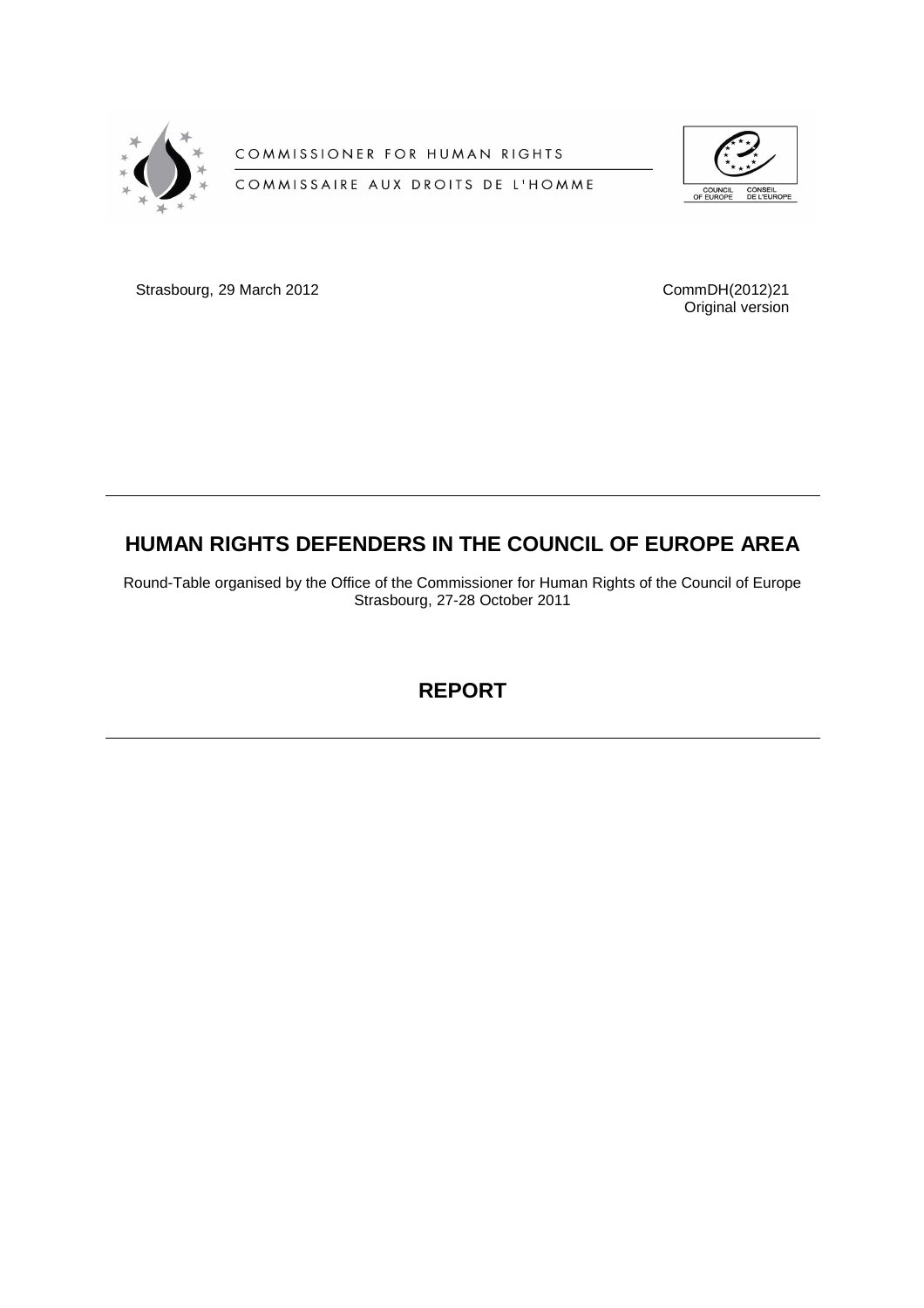# **Introduction**

- 1. The Office of the Commissioner for Human Rights of the Council of Europe (the Commissioner) organised a Round-Table on Human Rights Defenders in the Council of Europe area on 27-28 October 2011 in Strasbourg, France.
- 2. The Round-Table brought together representatives of international inter-governmental organisations and non-governmental organisations (NGOs), as well as over 30 national human rights defenders including members of human rights NGOs, journalists, lawyers and independent experts from several countries across the Council of Europe area.
- 3. The event, which was chaired by the Commissioner, provided an opportunity for participants to exchange information on the situation of human rights defenders and their working environment. Specific themes discussed included: hindrances to the work of human rights defenders and possible solutions; access to human rights protection mechanisms; and the effective participation of human rights defenders in public consultation and decision-making processes.
- 4. The Commissioner would like to express his sincere gratitude to those who participated in the Round-Table in Strasbourg and who gave valuable contributions from both their personal and professional experiences.

# **Opening remarks**

- 5. The Commissioner underlined that the present Round-Table represented an important occasion for human rights defenders to share views both with each other and with international organisations providing mechanisms or programmes to support their work. He noted that the Round-Table is the fourth in a series of consultations with human rights defenders which was initiated during his mandate. Three similar events were previously organised by the Office of the Commissioner: the November 2008 Round-Table in Strasbourg on the situation of human rights defenders in the member states of the Council of Europe; the September 2009 Round-Table in Kyiv on the situation of human rights defenders which focused on countries of the former Soviet Union; and the December 2010 Round-Table in Sarajevo on the situation of human rights defenders in South East Europe.
- 6. The Commissioner recalled the fruitful discussions during each of the previous Round-Tables, which were extremely helpful for the Office in setting its priorities and its activities for supporting the work of human rights defenders. He expressed his hope that through a similar process of inclusive and action-oriented discussions, participants would be able to propose a body of recommendations for future action.
- 7. In reference to the three Round-Table sessions, the Commissioner explained that the first one would be dedicated to hindrances to the work of human rights defenders and possible solutions. Threats to the personal safety of defenders and obstacles affecting the work of human rights actors continue to raise concern. Strategies to protect the physical integrity of individuals and to support human rights work should be devised. The second session would discuss access to human rights protection mechanisms for human rights defenders. The Round-Table will consider how National human rights structures (NHRSs) - namely Ombudspersons and equality bodies can be established and strengthened in order to increase their effectiveness and better complement and support the work of defenders. The third session would look into the effective participation of human rights defenders in public consultation and decision-making processes. Frequently human rights defenders are marginalised in the formal process of dialogue both at the national and international level. In this context, the Commissioner suggested that discussions could also encompass how defenders might make better use of the European Court of Human Rights (ECtHR) and of the various UN treaty body mechanisms.
- 8. The Commissioner provided an update on the work of the Office on several human rights issues which are cross-cutting in nature and may be of interest to defenders: the protection of journalists; the promotion of the rights of Roma, persons with disabilities (with a focus on mental health),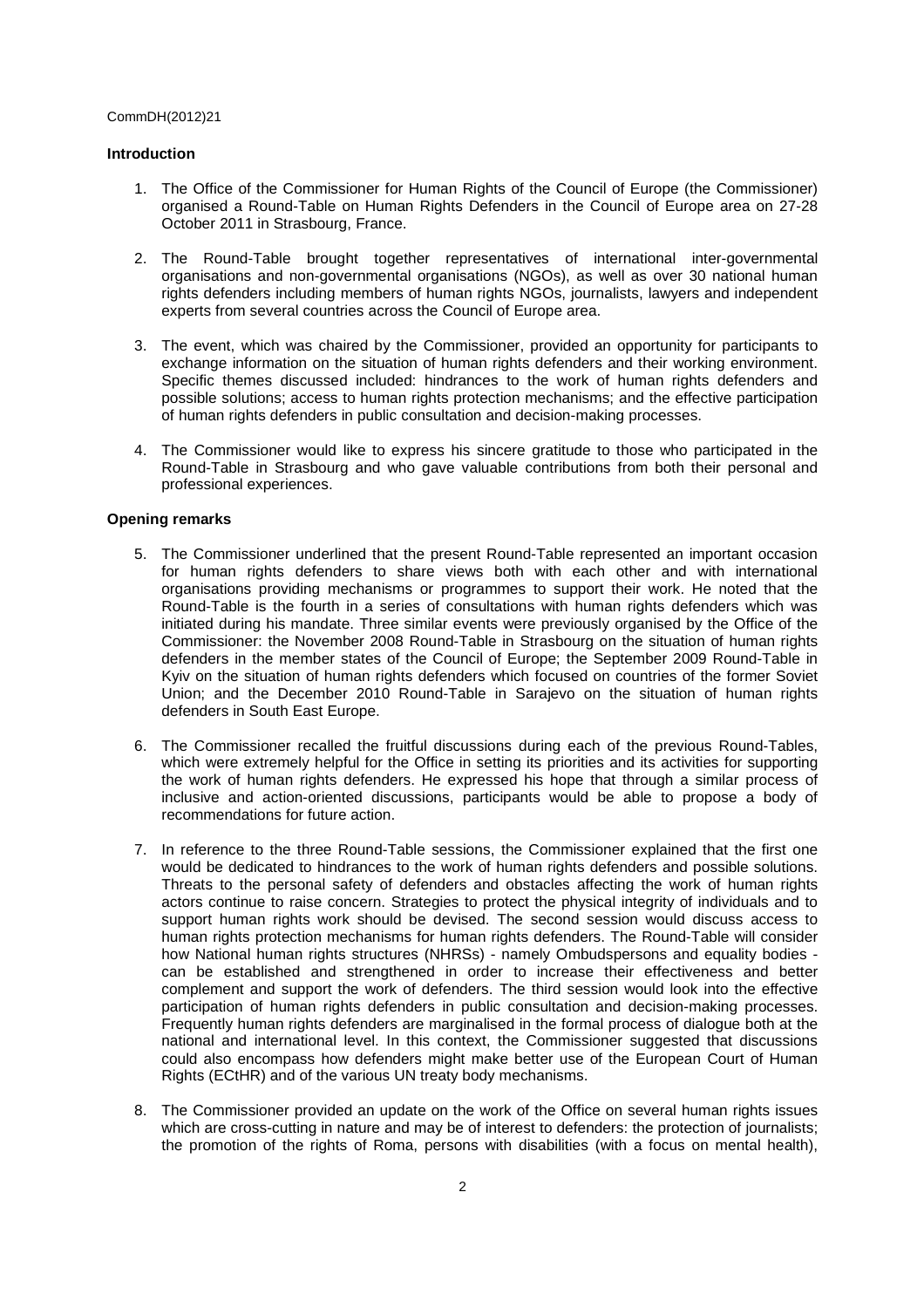lesbian, gay, bisexual and transgender (LGBT) persons and migrants. The Commissioner informed the participants about the major work conducted by his Office on the issue of media and human rights, including through the publication of substantive materials such as the 2011 collection of texts entitled 'Human rights and a changing media landscape'. The Commissioner also referred to the report 'Discrimination on the grounds of sexual orientation and gender identity in Europe' published in 2011. The functioning of the judicial system and human rights issues in the administration of justice are important themes that the Commissioner assessed in recent country visits. Freedoms of assembly, association and expression should be secured and are under constant scrutiny by the Office.

9. The Commissioner stressed that this Round-Table will be the last during his term of office, which ends on 31 March 2012. He stated that the process of selecting a new Commissioner is ongoing and the successful candidate will assume his/her duties on 1 April 2012<sup>1</sup>.

# **I. Hindrances to the work of human rights defenders and possible solutions**

- 10. Participants were invited to identify and analyse hindrances that human rights defenders face in the Council of Europe area, as well as positive developments, good practices and possible solutions to overcome the challenges encountered. Recommendations might explore what states, international organisations and NGOs, as well as defenders themselves, can do to improve the situation.
- 11. Participants indicated that human rights defenders continue to face hindrances throughout the Council of Europe area in carrying out their work for the defence and promotion of human rights. It was also acknowledged that the nature and level of the obstacles faced vary greatly from country to country and region to region.
- 12. Attention was immediately drawn to the very difficult situation which human rights defenders in some countries of the former Soviet Union continue to face, including regular and severe threats and attacks against their personal security as well as administrative and legal obstacles. Both individuals and organisations can be targeted. In order to mobilise public support for some of their actions, states often engage in defamation campaigns against these individuals and organisations. Defenders are accused of spying, being "enemies of the state", getting support from outside forces due to their reliance on foreign funding or helping "criminals" and "deviants". Sometimes defamation and libel suits are launched against defenders.
- 13. Defenders have little recourse against such accusations, especially in situations where the media is heavily controlled or influenced by the state. This can have a negative effect on relations between defenders and the public and can, as a result, impede human rights protection work. Investigations to determine the instigators, planners and perpetrators of attacks against defenders are for the most part ineffective and superficial. Other obstacles take the form of abuse of antiterrorist legislation, blacklisting of defenders, travel restrictions inside or outside the country and excessive control over the internet.
- 14. Participants from the Russian Federation, Azerbaijan and Belarus described instances in which defenders have been the targets of killings, disappearances, torture, the destruction of personal property, imprisonment, harassment and intimidation by the authorities. Participants from Ukraine and Georgia also gave accounts of intimidation.
- 15. Participants underlined the particular situation in the North Caucasus, where the work environment remains difficult for human rights defenders and organisations. Defenders may not face obstacles in the financial and administrative field as is the case in other parts of Russia, but they face more serious threats, such as abductions, disappearances, murders and physical attacks. The absence of effective investigations into gross violations of human rights, including against defenders, is a major problem.

 <sup>1</sup> Mr Nils Muižnieks of Latvia was elected third Commissioner by the Parliamentary Assembly of the Council of Europe on 24 January 2012.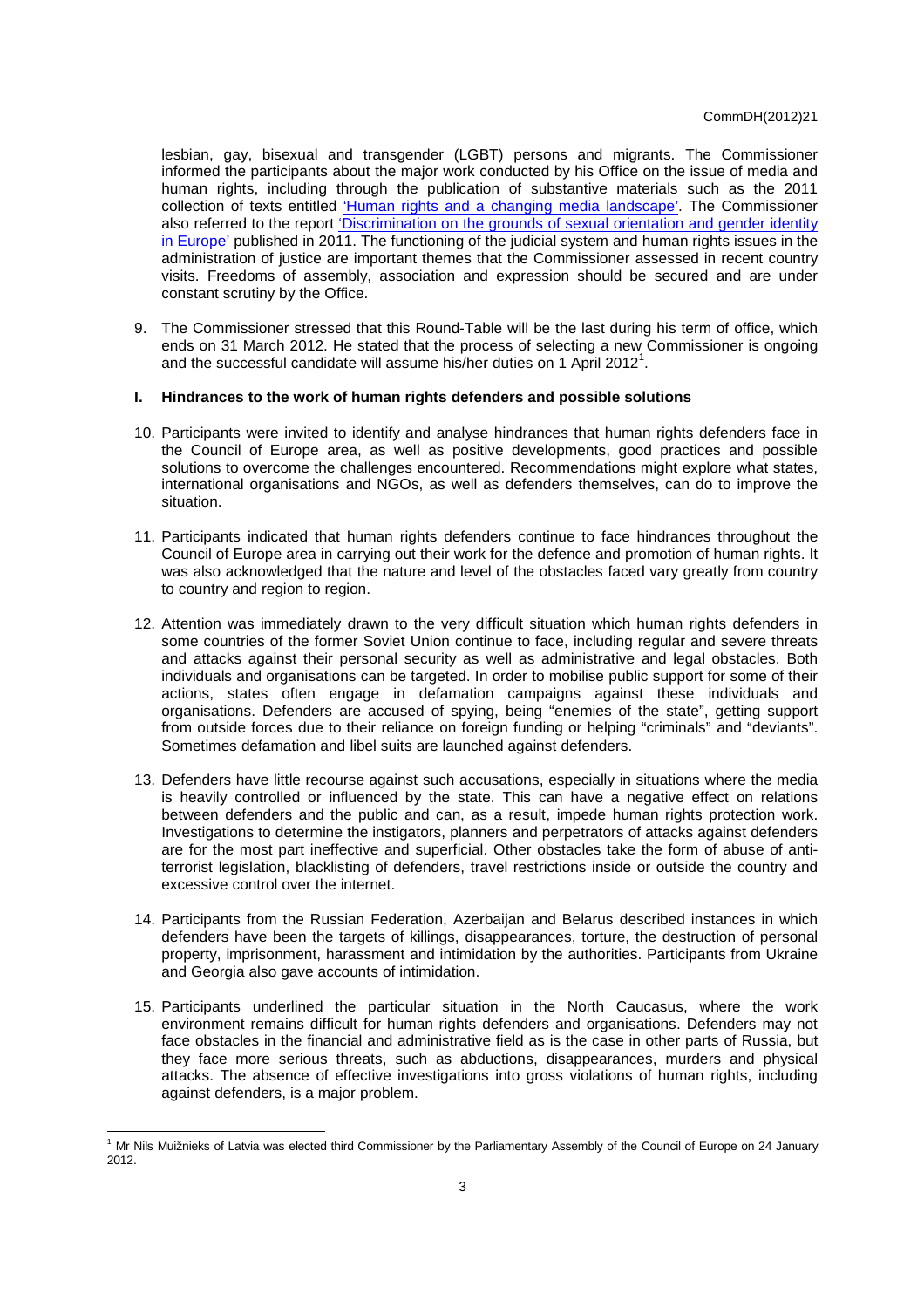- 16. In Azerbaijan, human rights violations are in general on the rise, as are violations against defenders attempting to expose these crimes, or against civil society actors critical of the authorities. A culture of effective impunity for the perpetrators, including members of law enforcement bodies, prevails.
- 17. In Belarus, the situation of human rights defenders has seriously worsened in the recent period. Defenders are subjected to a highly restrictive legal and administrative environment governing procedures for registration, financing and organising events. Members of unregistered organisations are obliged to cease their activities or risk being accused of working outside the law. Defenders and lawyers who provide legal assistance to critics of the authorities and independent media are also targeted. Given these challenges, defenders emphasised the importance of continued solidarity among themselves and with international partners.
- 18. The Commissioner stated that impunity for human rights violations against defenders poses a major concern. The investigations into these cases are neither effective nor adequate. At best the direct perpetrator has been identified, while the instigators, planners and others responsible remain untouched.

## The changing face of threats and attacks against human rights defenders

- 19. Participants acknowledged that even in states where there has been an improvement in the human rights record, hindrances to the work of defenders persist in a more nuanced form. While there may no longer be an immediate threat to the personal security of individuals, there is instead a complex and often contradictory set of conditions. Defenders dealing with the rights of LGBT persons, Roma, migrants and refugees are in a particularly vulnerable position given the "unpopularity" of such issues in many societies. Defenders criticising the national human rights record or taking cases to international institutions can be marginalised or isolated in certain countries.
- 20. Several participants mainly from Central and South East Europe observed that while fatal attacks against individuals are rare, more subtle and sophisticated strategies have been put in place to deter those criticising the human rights record of the authorities. The possibility of actually challenging mainstream policies and established practices does exist but remains fraught with difficulties, not least with the risk of legal, administrative, or other consequences.
- 21. For instance, in Turkey, defenders no longer seem to face the threat of extrajudicial killings or disappearances, but they are still experiencing unjustified deprivation of liberty and harassment. Limitations on freedom of expression, the fragile situation of the media, and the broad application of anti-terrorism legislation combine to deter defenders and reduce the impact of their efforts. Threats and obstacles to the work of defenders and their personal safety originate from different sources, including authorities, media, GONGOs (the informal term for government-established or affiliated non-governmental organisations) and radical movements.
- 22. The recognition and investigation of past crimes are essential in combating the impunity of perpetrators, fostering accountability of the public authorities and preventing future human rights violations. In Croatia, some progress can be noted as public opinion and the media are more inclined than previously to condemn human rights abuses and attacks against defenders. However, those attempting to criticise individuals convicted or accused of war crimes can still face strong populist opposition ranging from defamation to death threats.
- 23. Human rights defenders in Georgia face marginalisation and smear campaigns when they are critical of the authorities and present different views. This, combined with the high level of state control over the national media, does not create a favourable working environment for defenders. Another example concerns civil society groups and human rights defenders raising the issue of human rights violations in the armed forces in Armenia who recently experienced verbal threats from officials and were impeded in exercising their right to freedom of peaceful assembly on this issue.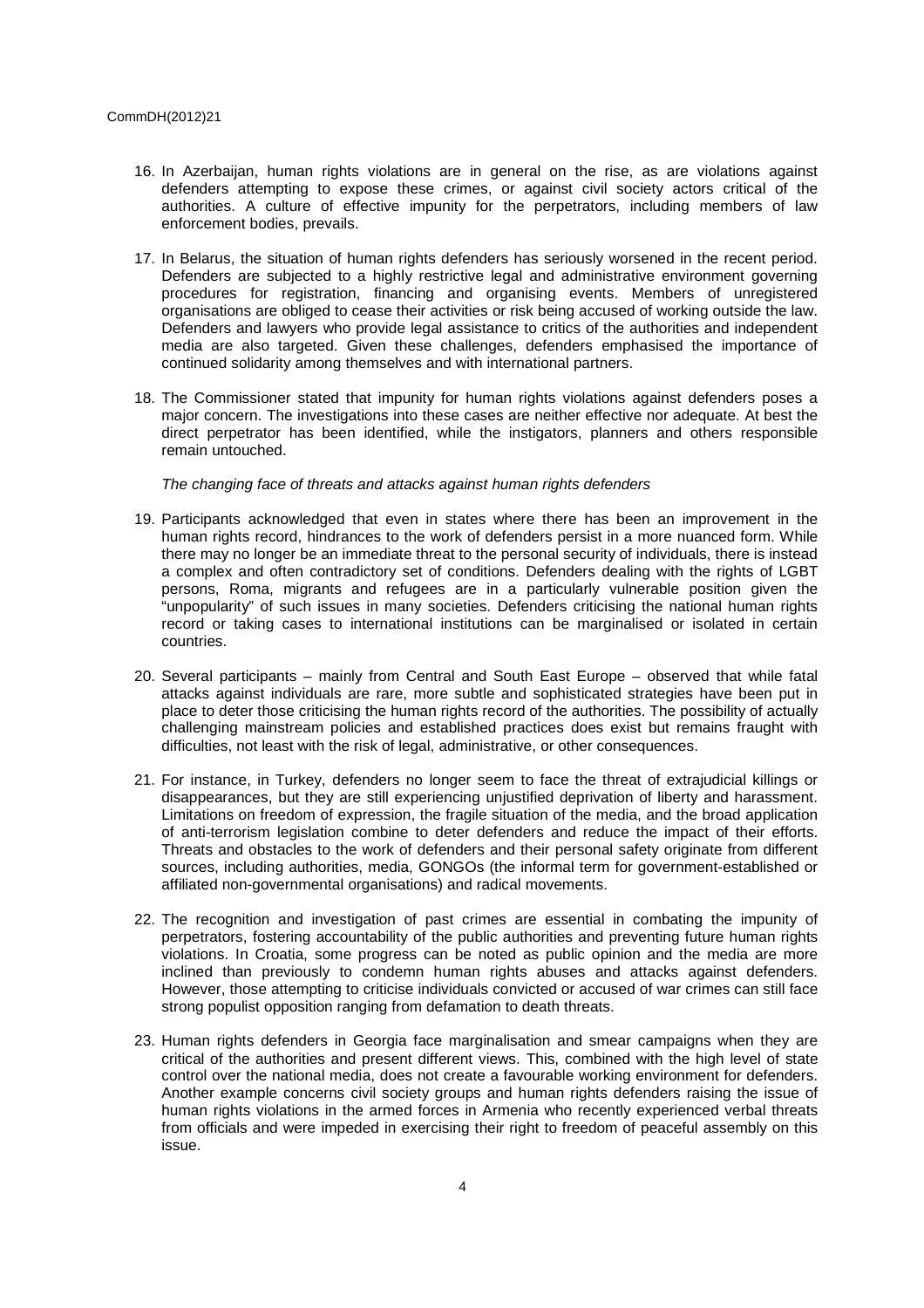- 24. Several participants from countries in the Balkan region also pointed to a stagnation or even a decrease in some respects - in the interest for human rights displayed by civil society, states and even the international community. In Albania, there is a confusing situation whereby an apparent improvement in the respect by the state for human rights has led to a weakened civil society which fails to identify ongoing and new challenges and to cultivate a space for partnership. Similar sentiments were echoed by a participant from Serbia, where women defenders and LGBT rights activists, as well as those working for greater accountability for war crimes, are especially vulnerable to attacks. The number of defenders is decreasing as individuals become tired and disillusioned with the slow pace of progress and limited impact of their action. The view was also expressed that law enforcement bodies, including prosecutors and the judiciary, do not give adequate follow-up to cases of threats and violence against human rights defenders. In "the former Yugoslav Republic of Macedonia", funding, including from the EU, for civil society initiatives has decreased, as direct budget support to government structures increases – a policy which does not favour human rights NGOs, as they are unlikely to win subsequent governmentled tenders for projects and service delivery. The issue of the sustainability, including from a financial perspective, of human rights organisations was raised on several occasions.
- 25. Participants from Western European and EU countries spoke of the exploitation of existing racist sentiments or tendencies among certain segments of the population which can lead to threats and attacks on defenders. In Greece, individuals from minority groups or individuals representing minorities frequently face obstacles from nationalistic state and non-state actors. Hate speech has been used to target defenders during demonstrations and on social network sites. In France, organisations or individuals defending the rights of migrants encounter legal and administrative challenges as legislation becomes increasingly restrictive and foresees harsher penalties. In Hungary and Romania, defenders working on Roma-related issues are regularly the targets of hostile public opinion which is legitimised and fuelled by state-led campaigns which play upon stereotypes. The work of defenders is affected by an increasingly restrictive legal framework in Hungary.

#### The dangers posed by non-state actors to human rights defenders

- 26. Participants agreed on the increasing importance of non-state actors in deciding the fate of defenders and the impact of their work. The media was repeatedly cited as the most influential of these actors, and it was noted that in many states the media hinders rather than complements the work of defenders. Participants expressed the view that human rights issues are not sufficiently or adequately covered in the media, and that the lack of independence and plurality of the media is problematic. The majority of participants complained that the media is seldom receptive to human rights defenders or inclined to communicate their message favourably. Several participants mentioned occasions on which the media actually sided with the perpetrators of attacks on human rights defenders. It was emphasised that whereas social media can be a tool used by defenders, it can also serve as a tool against defenders. Several participants from across Council of Europe member states recalled instances in which they received online threats.
- 27. Civil society, as a non-state actor, is not a homogenous entity. Some elements of "civil society" may be highly opposed to defenders and can actually impede their work. For instance, in Georgia, the emergence of GONGOs (loyal to the government) has created serious rifts within the NGO community and the spread of misinformation has threatened the legitimacy of defenders engaged in human rights protection work.
- 28. A representative of the International Federation for Human Rights (FIDH) highlighted the significant role of certain private companies in aiding and abetting human rights violations, including against defenders.

#### Proposals

29. It was stressed that defenders should equip themselves to work in hostile environments by developing and updating individual and organisational protection strategies and mechanisms.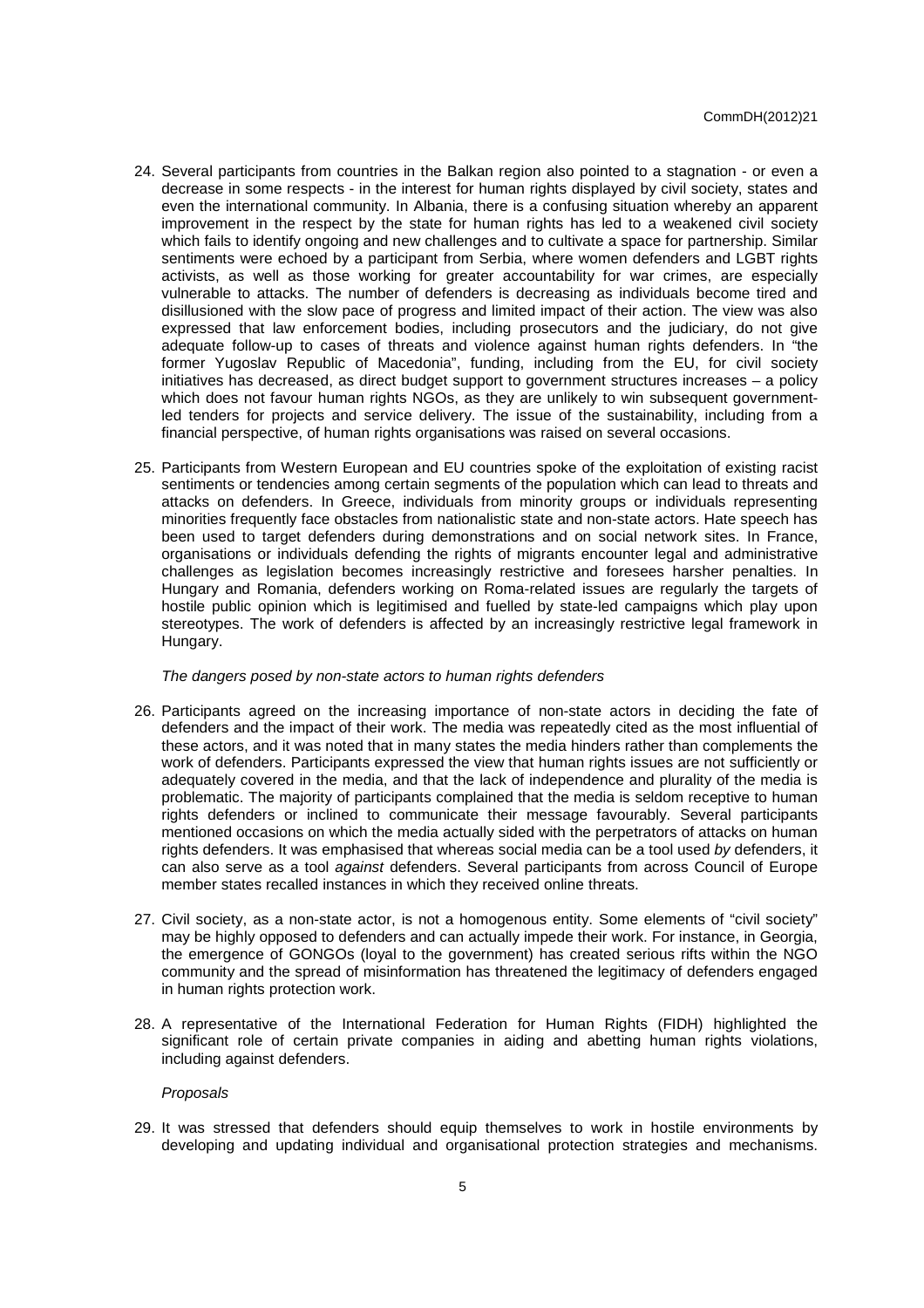Considering a practice adopted by the Joint Mobile Groups of the Committee Against Torture in the Russian Federation (Chechen Republic), defenders at risk are encouraged to explore the possibility of adopting strategies which avoid placing one individual as the organisation's public figurehead. It is hoped that in allowing the organisation to remain faceless, de-personalising its interventions, and having its members operate and rotate in relative anonymity, the opportunity for state and non-state actors to direct threats and attacks at specific individuals will be decreased.

- 30. Participants also suggested that defenders should try to find "allies" among state authorities, where it is possible to identify well-disposed individuals and institutions with whom to work. Some human rights NGOs working in the Chechen Republic (Russian Federation) have established constructive and fruitful relations with relevant structures dealing with investigations into human rights violations.
- 31. Another point made was that international organisations should not underestimate the importance of adequate and timely legal, moral, political, technical or financial support in responding to violations perpetrated against defenders. Different actors are encouraged to co-ordinate their interventions where possible to complement one another and avoid gaps in assistance.
- 32. Defenders, and in particular defenders at risk, should make greater efforts to act collectively and strategically. For instance, defenders in neighbouring countries might explore opportunities to act in support of each other following threats or attacks to an individual defender or organisation. Alternatively, within their own countries, defenders might explore opportunities to act in partnership with other civil society actors who are perceived by state actors as more 'mainstream' (such as professional associations, interest groups, or citizen initiatives). Defenders should communicate more amongst themselves and identify further opportunities for mutual support and reinforcement.
- 33. Another suggestion was that international organisations should consider widening the focus of their monitoring to include non-state actors suspected of hindering the work of defenders, and should develop appropriate strategies and guidelines for states to deal with any impunity issues.
- 34. Defenders might formally address misinformation presented by the authorities and the media, for instance through the publication of counter-reports or statements. In the short-to-medium term, it would be useful for defenders to develop strategies and dedicate personnel not only to respond to unfavourable reports against them but also to influence the human rights issues presented in the media. In the medium-to-long term, NGOs could consider engaging media professionals in human rights and ethics training.
- 35. International organisations and defenders were encouraged to take initiatives commemorating high-profile human rights defenders who have been killed or have disappeared, and to support those who currently face strong pressure in response to their human rights work.
- 36. Another proposal was that emphasis should be placed on engaging younger generations with human rights issues, as well as raising awareness among key interest groups, especially the media. The public should have a better understanding of human rights and of the vital work of defenders in upholding human rights, the rule of law and democratic values.

## **II. Access to human rights protection mechanisms**

37. All participants acknowledged the important role to be played by national human rights structures (NHRSs) in protecting and promoting human rights for all. However, many participants reported mixed results and ongoing challenges in advancing their goals in co-operation with these mechanisms.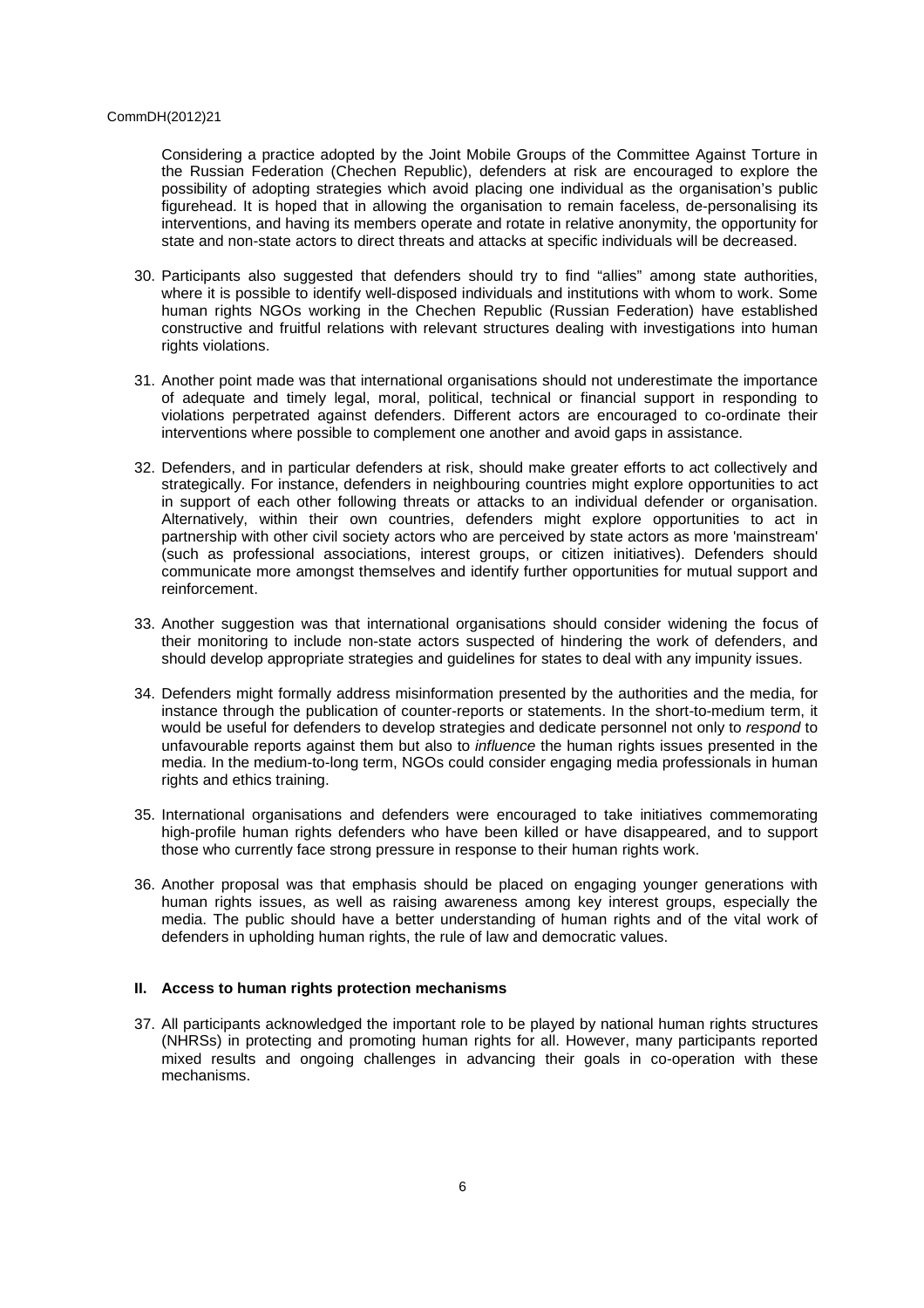# Encouraging signs – protecting and promoting human rights together

- 38. Many states in the Council of Europe area have taken steps to establish NHRSs including ombudspersons, human rights commissions, equality bodies, and national preventive mechanisms (NPM) to monitor places of deprivation of liberty. The challenge now remains to make these structures effective and functional, not least by assisting them to work in partnership with a wide cross-section of civil society.
- 39. In Serbia, two examples of positive co-operation between NHRSs and defenders were described. Firstly, amendments to the Law on free access to information, which were jointly proposed by civil society and the Ombudsman, were adopted in 2009. Secondly, a strategy on personal data protection, advocated by the Commissioner for Access to Information of Public Importance and Personal Data Protection as well as by civil society, was implemented in 2010. Another important development welcomed by civil society included a first inspection of the Security Information Agency by the Ombudsman.
- 40. In Montenegro, one example of positive co-operation between NHRSs and defenders relates to the process of constitutional review, a part of the mandate of the Ombudsman, and one which he has proved willing to exercise in consultation with NGOs. It was also emphasised that civil society has worked successfully with European institutions as they consider the country's EU membership and assess Montenegro's human rights record, including a proper framework for the establishment and functioning of NHRSs.
- 41. A representative from the Organisation for Security and Cooperation in Europe (OSCE) summarised the findings from the OSCE Supplementary Human Dimension Meeting on National Human Rights Institutions in the OSCE area in Vienna in April 2011<sup>2</sup> and the OSCE Conference on the same issue in Vilnius in July 2011. NGOs were identified as an important source of expertise, a crucial means to have access to different sections of society and an important early warning tool for NHRSs. During these events, recommendations were made encouraging NGOs to assess the work of NHRSs and hold them accountable.

National human rights structures remain a weak partner for human rights defenders

- 42. Several participants positively assessed the work of some NHRSs but they also outlined certain major shortcomings which tend to limit their impact.
- 43. First and foremost, participants raised concerns about the independence of NHRSs. In France, not only have recent legislative reforms resulted in the replacement of the Ombudsperson, the Defender of the Rights of the Child, the National Commission on Ethics in the Security Services, and the High Authority Against Discrimination and for Equality (HALDE) by a single function – the Defender of Rights – but the post-holder is appointed directly by the President. In Albania, the politicised nature of the selection process has been illustrated by the persistent failure of the Parliament to agree on a candidate and to appoint an Ombudsperson – a position which has remained vacant since 2010<sup>3</sup>. In Montenegro, civil society continues to advocate for a two-thirds majority in the appointment of the Ombudsperson, as the former post-holders have been perceived as too close to the ruling party line in the execution of their duties. In Greece, the requirement of a 60% majority has gone some way towards addressing concerns of independence, as it at least obliges the two largest parties to engage in discussions in order to agree on an appointment.
- 44. NHRSs at the regional and local levels of government are often even less autonomous from the respective authorities. In Turkey, district human rights council members are appointed by local authorities and tend to be overly politically affiliated. In Italy, the civil defender working at the regional, provincial and communal level has had a very weak impact on issues related to asylum seekers, refugees and migrants.

 <sup>2</sup> Supplementary Human Dimension Meeting, National Human Rights Institutions (Ombudsinstitutions, commissions, institutes and others), 14-15 April 2011, Vienna, Final Report.

<sup>3</sup> The Albanian Parliament selected a new Ombudsman in December 2011.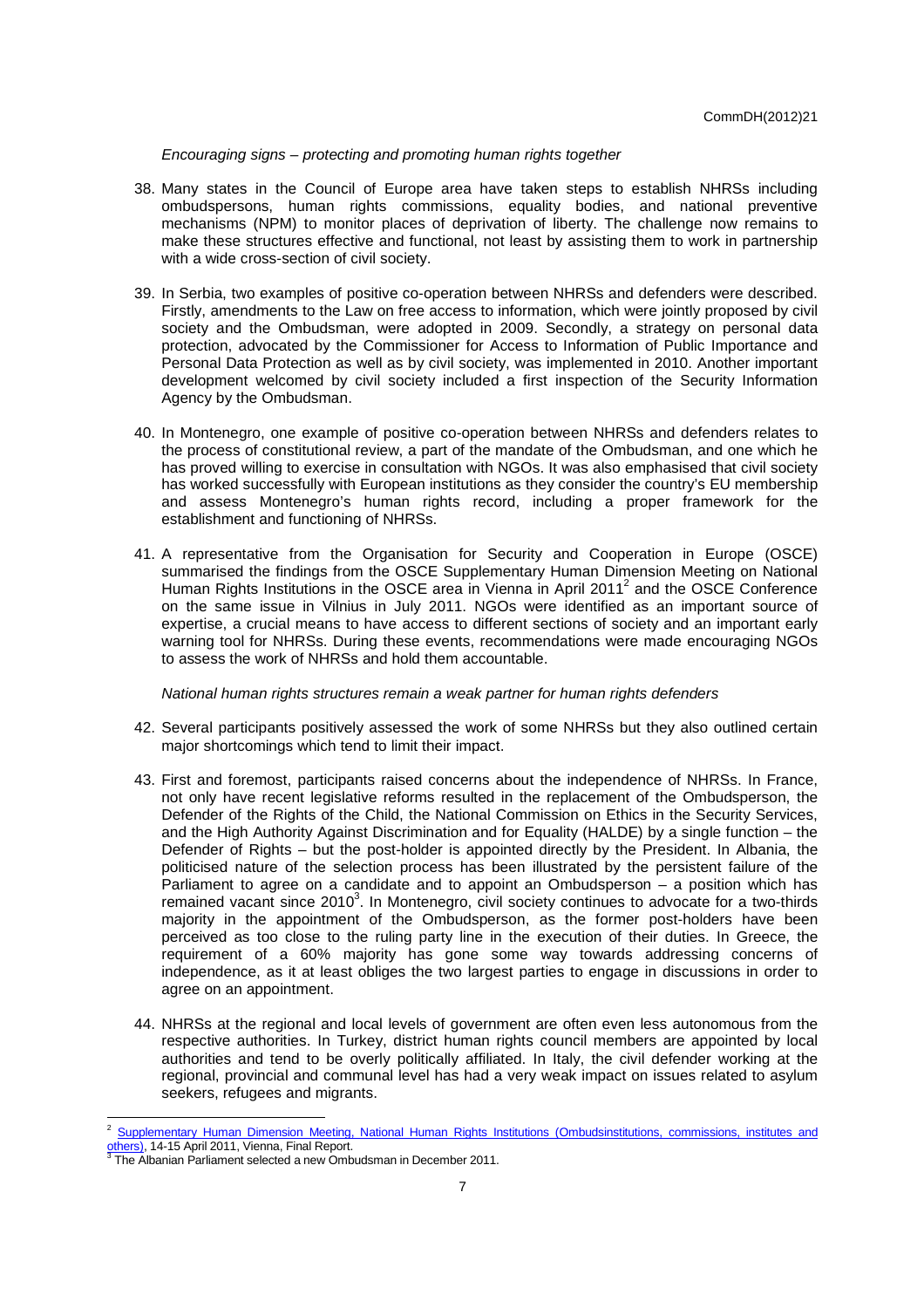- 45. In his response, the Commissioner acknowledged the challenges related to the selection of officeholders. He considered that selection by a state's legislative body remains the best solution as it at least ensures the separation of powers between a government and its oversight institutions. He nevertheless recommended that the selection process be complemented by a prior consultation process with civil society, which might take the form of a series of public hearings in which civil society actors ask questions of potential candidates and present their preferences to parliament for consideration. In Poland, such a practice is already in place and has been welcomed by civil society.
- 46. A second challenge to the effective functioning of NHRSs relates to the allocation of sufficient human and financial resources. It was believed that NHRSs have also felt the impact of recent austerity measures. There are many cases of NHRSs being disbanded or merged in order to pool resources, in some cases - according to defenders - negatively impacting on human rights. In Poland, the Ombudsman has been designated as NPM and equality body without receiving any additional resources.
- 47. The Commissioner called for vigilance in ensuring a regular and adequate supply of funds for NHRSs. He emphasised that the importance of complaint mechanisms is only likely to increase during times of economic hardship, as institutions are likely to come under pressure to handle a growing volume of complaints and other activities.
- 48. The combination of limited independence and under-resourcing makes NHRSs a weak partner for human rights defenders in many cases, as pointed out by participants. Post-holders are then adopting a relatively passive or reactive approach to advancing human rights agendas and are unwilling or unable to serve as serious contributors in protecting defenders or in promoting an enabling environment for their work. The capacity to break new ground is rare; for instance as many participants cited failure by NHRSs to call for oversight over security agencies. Procedures for reviewing complaints can often be bureaucratic and lengthy. The enforceability of recommendations by NHRSs depends largely on the receptiveness of the authorities. One participant also mentioned the lack of public visibility of NHRSs. While defenders nevertheless work closely with NHRSs to maximise opportunities of mutual interest, these structures are not yet perceived as reliable partners from which support can be sought in case of threats to defenders and their organisations, or to the country's human rights situation in general.

## National human rights structures benefit from contacts with civil society groups

- 49. Many participants pointed to the fact that access for human rights defenders to effective and functioning NHRSs often depends on subjective variables, such as the personalities in charge, their willingness to co-operate, or their ability to make themselves heard and enforce their recommendations. Therefore, emphasis was placed on the importance of defenders advocating for a strong national legal framework to outline the specific competencies and enforcement mechanisms attached to NHRSs. In Turkey, defenders have spent years advocating for improvements to the draft law which would establish a Turkish National Human Rights Commission, with a view to ensuring its independence from the executive. The result has been a delay in the establishment of a national commission, but it is hoped that it will be possible to establish a commission which has a strong legal grounding based on the Paris Principles<sup>4</sup>.
- 50. Some participants believed that access to and co-operation between NHRSs and defenders can only be improved by fostering the independent standing of human rights defenders, including through the adoption of international and national standards relating to human rights defenders. The work of defenders and their co-operation with NHRSs should not solely be dependent on the goodwill of institutions and authorities. One participant advanced the idea that defenders would benefit from greater public legitimacy if they were given legal rights at the national level to access information for the purposes of human rights monitoring, to visit places of detention, and to

Principles relating to the Status of National Institutions (The Paris Principles), UN General Assembly Resolution 48/134 of 20 December 1993.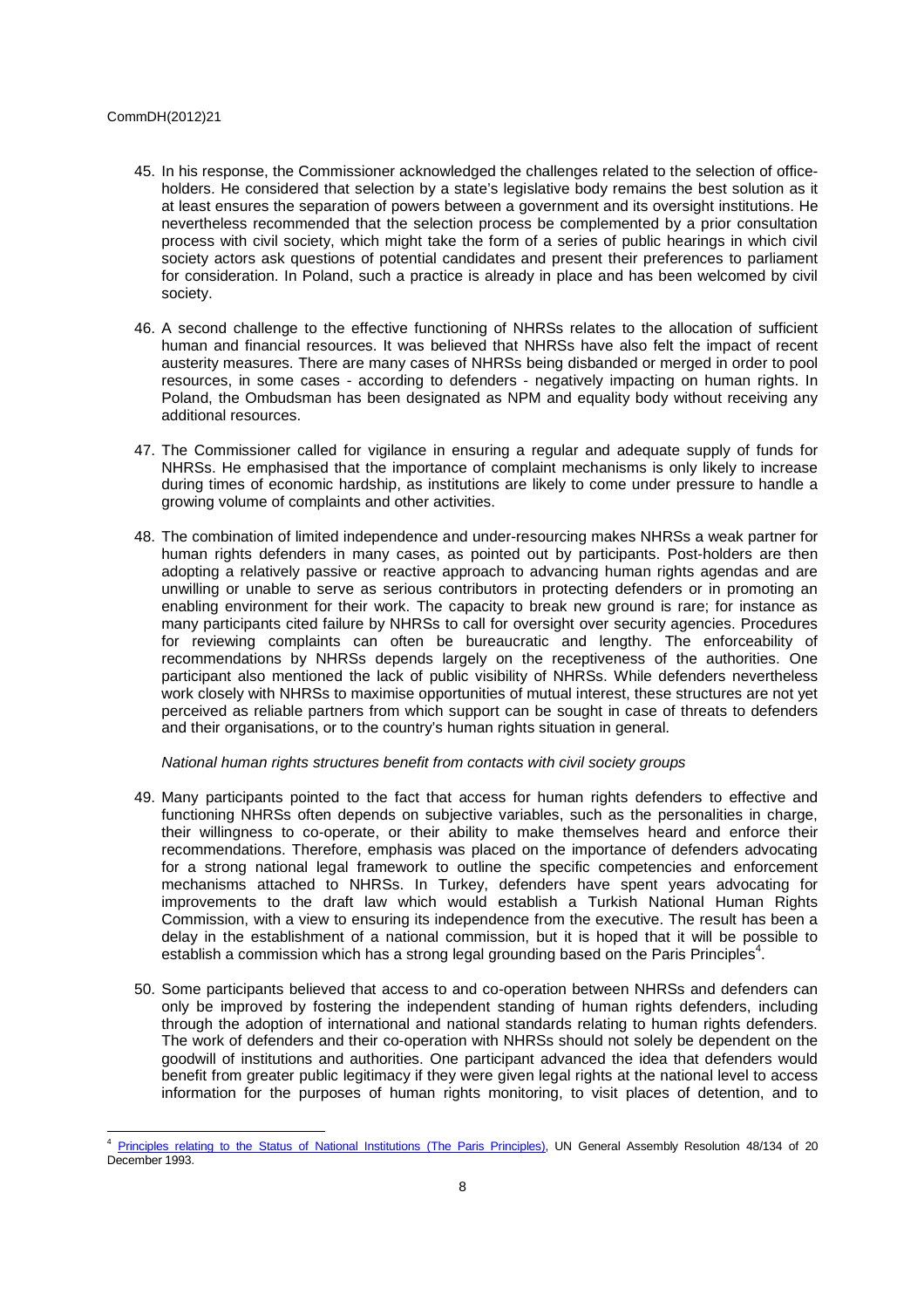engage in human rights litigation on behalf of victims. Defenders should also have the possibility to monitor the security services and to be given access to closed security trials. It was also noted that an enhanced formal status for some defenders might create its own problems of definition, accreditation and marginalisation.

51. Although not related to NHRSs specifically, other participants stated that changes to national legislation which removed the possibility for defenders to submit actio popularis or amicus briefs have greatly reduced the recourse to justice in cases of alleged human rights violations. One participant noted that NGOs and defenders who are members of advisory councils to NHRSs may feel restricted in their possibility to be critical of these institutions. Some participants criticised the fact that the designation of some bodies as the formal NPM has led, as is the case in Georgia, to NGOs being prevented from monitoring places of detention as they used to do.

## Proposals

- 52. States should be encouraged to engage in a round of consultations with civil society prior to the selection of individuals for important positions in NHRSs.
- 53. Caution should be exercised when reducing resources or deciding to merge different specialised NHRSs: these bodies are all the more necessary in times of hardship. Human rights defenders and international organisations should follow these processes closely and react appropriately if the effectiveness and independence of NHRSs are being reduced.
- 54. The Commissioner supported the call by some participants in favour of a greater oversight by NHRSs and human rights defenders over the security and intelligence bodies, especially considering the lack of political and judicial control over the security sector. He also underlined the importance of establishing independent complaints mechanisms in relation to the actions of law enforcement bodies<sup>5</sup>.
- 55. International organisations could encourage the relevant actors to draw on good practices and lessons learned from other NHRSs, which might be complemented by developing peer-to-peer learning between different institutions.
- 56. International organisations are encouraged to seek to identify ways in which defenders might play a greater role in the implementation of the Paris Principles and in the independent assessment of the work of NHRSs, including with the involvement of independent experts.
- 57. The Commissioner called for more intense co-operation and joint action between human rights defenders or organisations and NHRSs, to influence positive changes in national legislation, policy and practice relating to human rights.

## **III. Effective participation of human rights defenders in public consultation and decisionmaking processes**

- 58. Various participants described the public consultation and decision-making processes in their respective states, and provided specific examples of their participation as well as of the effectiveness of its impact. It was generally observed that many states have included provisions for public consultation in their legal frameworks. The implementation of these provisions varies from state to state and, according to defenders, depends on the political party in power, on the issue in question, and on the interest and capacity of civil society.
- 59. Examples of participation provided by defenders related almost exclusively to legislative drafting processes at the national level. The opportunities for participation at the regional and local government levels were not discussed.

<sup>&</sup>lt;sup>5</sup> Opinion of the Commissioner for Human Rights concerning Independent and Effective Determination of Complaints against the Police, CommDH (2009)4, 12 March 2009.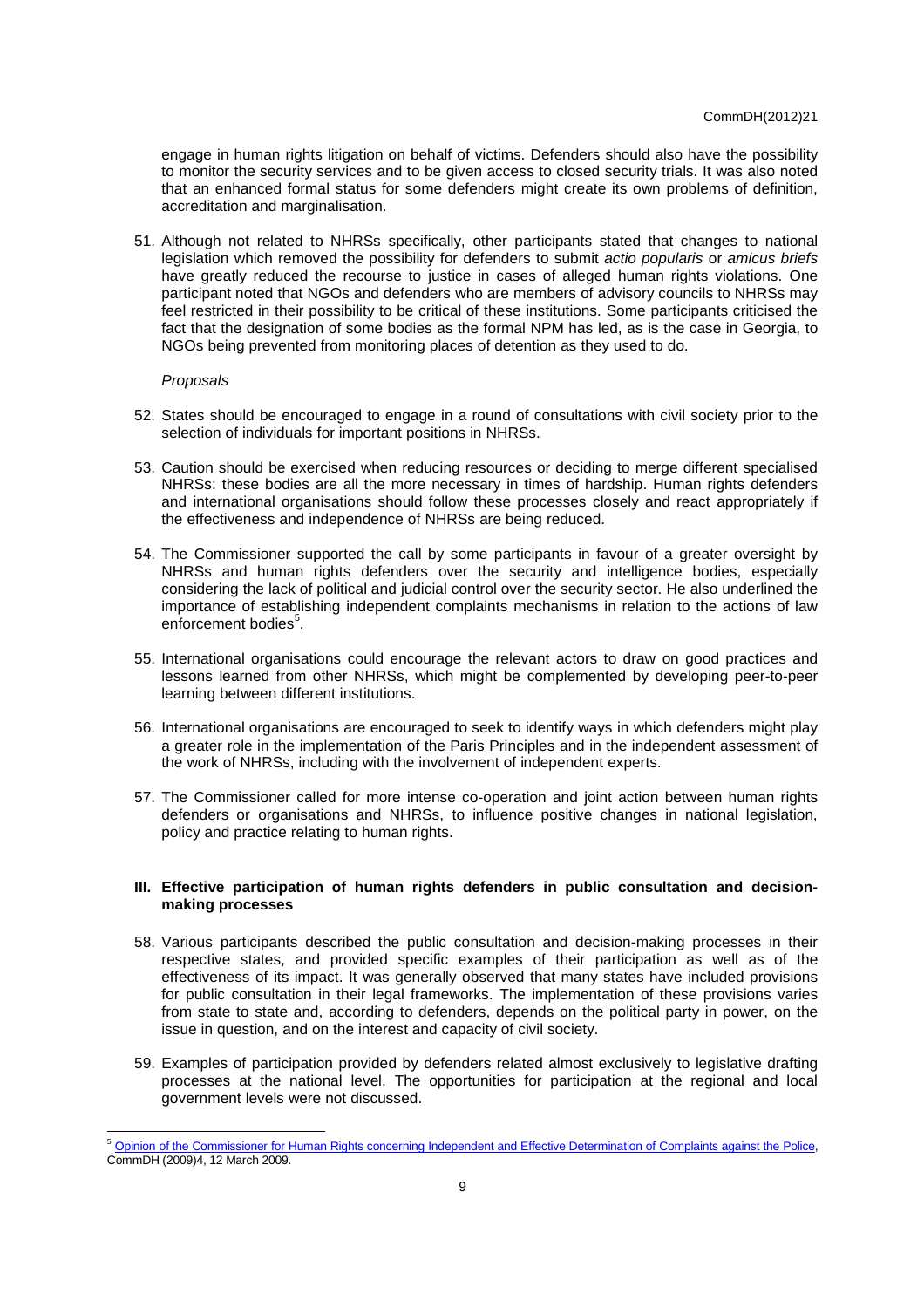Participation good practices

- 60. Good practices in participation were identified at three stages in the legislative drafting process: in the reviewing of draft legislation, in the development of draft legislation, and in proposals for new or amended legislation.
- 61. Of the three stages, defenders stated that they are most commonly invited to participate at the pre-approval review stage. In Georgia, draft laws can be available to NGOs on request and prior to adoption by the Parliament. The Georgian Young Lawyers Association (GYLA) monitors legislative activity on a permanent basis and the Parliament has the practice of sending draft laws for review to GYLA. NGOs and civil society in Georgia have used this situation to "human rightsproof" national legislation, as was the case with the Law on Media Transparency, which provides for more transparency as regards media ownership. In this way, civil society actors in Georgia have also been able to advocate for additional legislation in order to support the independence of the judiciary. In Moldova, public consultation is mandatory according to the law on legislative acts. All draft laws are published on the webpage of the Ministry of Justice. Co-operation between NGOs and the government was described as fruitful in addressing anti-corruption issues. In France, draft laws are also made public and hearings are frequently held by the relevant law commission and by certain political parties to present aspects of the law and to consider comments. Defenders from Poland, Hungary and Albania also stated that they have been involved in reviewing draft laws.
- 62. Some defenders described examples in which they were invited to take part in the development of legislation. There was general agreement that the early involvement of civil society, i.e. before the review stage, serves as a good practice in the area of participation. In Poland, the Chancellery of the President has recently initiated a series of debates with different stakeholders, including NGOs, to review existing procedural rules on consultation and decision-making. In Bulgaria, NGOs have been contributing to the implementation of ECtHR judgments, with regard to both individual and general measures. For example, the Ministry of Health invited NGOs to participate in a working group to assist with the execution of ECtHR judgements relating to mental health cases. The Bulgarian Helsinki Committee is also part of a working group at the Ministry of Interior to address the excessive use of force during rallies and marches. The process entailed NGO involvement in the relevant parliamentary committees and culminated in the adoption of amendments to the existing legislation related to assemblies, in line with ECtHR recommendations. In Turkey, the process of drafting a law on asylum was initiated and completed in close co-operation with civil society – the exercise demonstrated the possibility of building mutual respect and created a space for real dialogue in which actors have been able to propose a wide range of solutions and to agree on compromises.
- 63. A few participants recalled instances in which they have taken advantage of legal provisions allowing individuals to draft and propose new legislation or amendments directly. While this initiative is positive, the success of the ventures has varied significantly. In Albania, NGOs prepared a draft law on anti-discrimination and successfully lobbied for a group of parliamentarians to sponsor it through Parliament. Similarly, in Moldova, NGOs prepared a draft law on freedom of expression which was then introduced by a Member of Parliament. With less effect, some years ago, defenders in Serbia drafted two laws which were submitted to Parliament, but which have never been considered. In Poland, defenders made use of petitioning procedures to compel Parliament to consider a proposal to set a quota for female parliamentarians. Defenders from Turkey drew attention to the role of NGOs in proposing changes to legislation which fails to comply with international standards. For instance, Turkish NGOs have been instrumental in calling for the repeal of anti-terrorism provisions which permit the prosecution of children.
- 64. In each of the three phases detailed: reviewing, developing or proposing legislation; the importance of a pro-active and creative approach by defenders was emphasised. Some defenders recognised the potential for success even after an initial setback. For example, in Montenegro, NGOs were unsuccessful in requiring the Law Against Corruption and Organised Crime to establish a National Commission to monitor its implementation. NGOs then advocated to include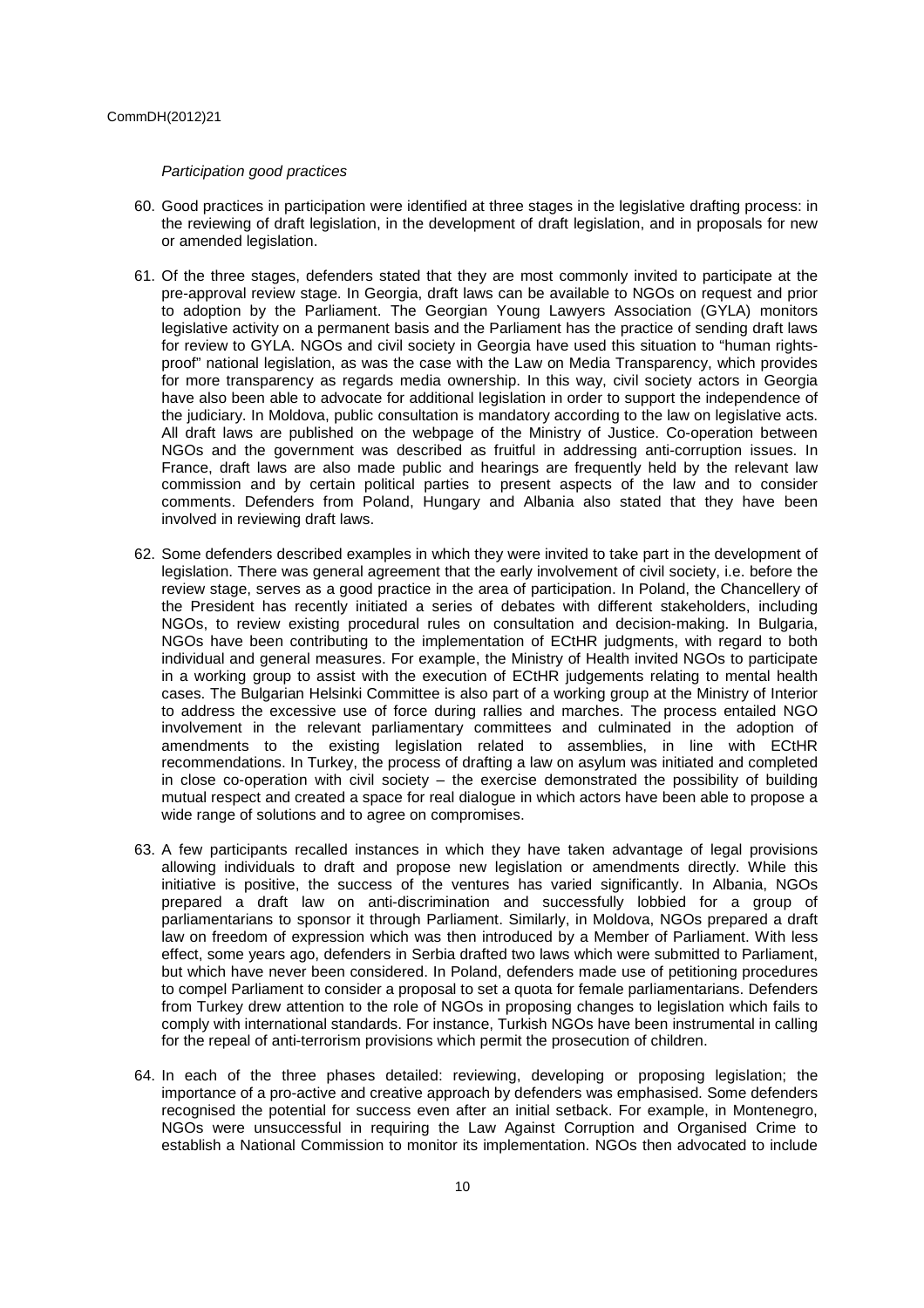such a Commission in the Strategy Against Corruption and Organised Crime, which was accepted. The Commission is now established and includes two NGO representatives; this opens, for the first time, discussions on corruption and organised crime to the public. In Poland, when the government threatened to block certain internet sites, users and defenders of internet freedom and freedom of expression acted strongly, quickly and collectively to raise their objections, successfully bringing the government into a dialogue. In Armenia, when requested to comment on a draft law on NGOs, human rights defenders established a coalition which successfully lobbied to prevent the adoption of provisions which would restrict freedom of association. Advocacy from NGOs and opinions from international organisations prevented the adoption of a new draft law on religious organisations which had serious shortcomings with regard to international standards on religious freedoms.

- 65. Participants emphasised the importance of fostering support from other stakeholders prior to, during and following consultation and decision-making processes. Many mentioned the use of the conventional media as a tool for awareness-raising and encouraging the public to participate, as well as the use of new media as an innovative medium for participation, for instance through egovernance. Others pointed to the possibility of collaboration with professional bodies, including associations of lawyers, journalists, doctors, historians, etc., in preparing submissions or proposals for the government.
- 66. The Commissioner acknowledged the key role played by defenders in reminding national governments of their international obligations. He recalled that there are different possibilities which exist in some countries for civil society actors to use consultative procedures such as hearings in the parliament, engagement in popular initiatives, and active contributions to consultation processes initiated by governments.

The 'right to participation' challenge

- 67. Participants stressed that while it is possible to draw positive examples and good practices of civil society's effective participation in the Council of Europe area, it is equally important to acknowledge that participation is in most cases not perceived by states as an essential stage in decision-making. The participation of defenders is permitted when it is politically expedient to do so, but systematic participation for the purposes of improving respect for human rights and good governance is more limited. Participants pointed to the lack of transparency of legislative and decision-making processes which makes it difficult to participate, even when procedures are in place. In several states there are little or no opportunities for meaningful participation by defenders. In states where participation is possible, defenders at times raised concerns about the impact of their efforts.
- 68. Firstly, many participants mentioned that their involvement in consultation and decision-making processes was primarily considered as a formality by state authorities and that contributions or proposals from human rights defenders and civil society were seldom duly considered. In Georgia, it was noted that the input from NGOs is not given thorough consideration in many cases. In Hungary, there have been occasions where the government has not even waited for the deadline for NGOs to comment before submitting a draft to Parliament. In Cyprus, defenders are restricted in effectively participating in consultation processes as they face tight timeframes and limitations in length when submitting comments. In France, defenders have suggested that commenting on draft laws which tackle highly-politicised issues, such as immigration, is a futile exercise, as the space for effecting positive change is very small. In Bulgaria, NGOs had similarly disappointing experiences in trying (unsuccessfully) to reformulate the content of the controversial law on religious denominations. Defenders from Poland and Albania stated that draft laws relating to the secret services were never even made public during the drafting stage. In Serbia, the participation of human rights organisations is more the exception than the rule, and neither of the two draft laws submitted as a citizens' initiative were considered.
- 69. Secondly, participation is often only permitted at the final stages of the legislative drafting process, which does not allow for civil society actors to have a meaningful impact on the process. In Georgia, defenders noted that they are frequently asked to comment just prior to the third reading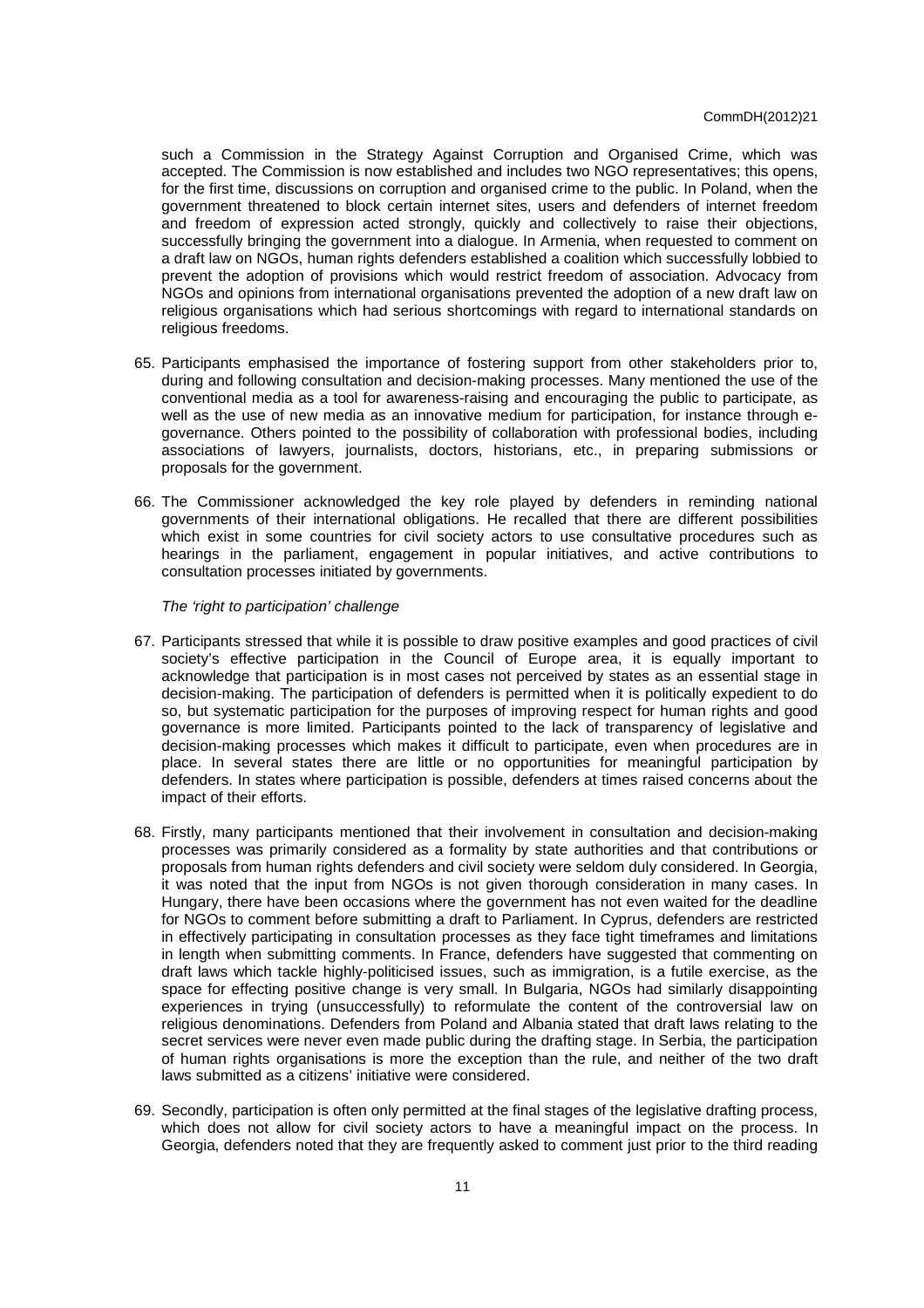of the law – an exercise which frequently serves as a formality within the parliament, rather than an opportunity for making substantive changes to a text. Several defenders reported that sometimes legislation is passed through an accelerated procedure, leaving no time for consultation and submission of comments. In Hungary, NGOs have been requested to comment on draft laws within extremely tight deadlines (24 hours).

- 70. Thirdly, the modalities for participation can be cumbersome. For instance, NGOs and civil society groups are often invited to submit written comments to draft laws or other documents – an undertaking which can sometimes go to waste given that governments subsequently have little time to review all submissions prior to finalising their drafts. NGOs are rarely invited to give oral submissions before executive working groups established to draft laws or during legislative committees' meetings convened to review draft laws.
- 71. Several participants noted that authorities invite only certain civil society actors to participate in legislative or other consultations. Organisations protecting and promoting Roma rights in Romania and Hungary described being excluded from many relevant consultation processes. In Cyprus, governments are required by law to consult with organisations working with minority rights when developing legislation related to minorities, but do not necessarily consult with the same organisations when developing more generally-applicable legislation which also has implications for minorities, for instance education, health and employment. To this end, there was a call for criteria to be established in order to ensure the participation of competent and experienced human rights defenders and organisations in these processes.
- 72. In some settings (e.g. Azerbaijan), human rights defenders are effectively excluded from consultation and decision-making processes because of negative attitudes towards them by the authorities. However, defenders can work with the public, the media and international structures to contribute to legislation-drafting. It nevertheless would appear that defenders can face difficulties in being involved in undertakings led by international governmental organisations in the field of human rights and the rule of law.
- 73. The Commissioner highlighted two important areas in which civil society participation could be more effective. Firstly, he underlined the need to monitor and influence the development of EU law and policy, given that once directives are passed, national governments are bound by certain interpretations which may frustrate the consultation processes with civil society. He suggested that defenders liaise closely with international and regional inter-governmental organisations and international non-governmental organisations in order to have their views reflected during the EU legislative drafting process. Secondly, he underlined the need to influence political party decisions, as frequently decisions are taken within internal political party mechanisms rather than during parliamentary sessions.

## Proposals

- 74. International organisations should lead by example in treating human rights defenders as strategic partners in the process of building relationships (including in the political, economic and cultural fields) with individual states. The specific modalities for this partnership should be explored among international organisations in the near future.
- 75. The PACE Special Rapporteur on Human Rights Defenders and the PACE Legal Affairs Committee invited defenders to submit information, observations and recommendations in advance of the Rapporteur's 2012 report on human rights defenders.
- 76. Defenders could also lead by example in the field of participation. Defenders might engage the public in a programme of consultations on human rights-related issues in order to raise awareness, supplement government initiatives and foster support for civil society actors. Defenders could also consider practising a policy of public consultation in the internal democratic functioning of their organisations, for instance in their setting of objectives, or agreeing on strategies and projects. Defenders might focus on giving a voice to those sections of society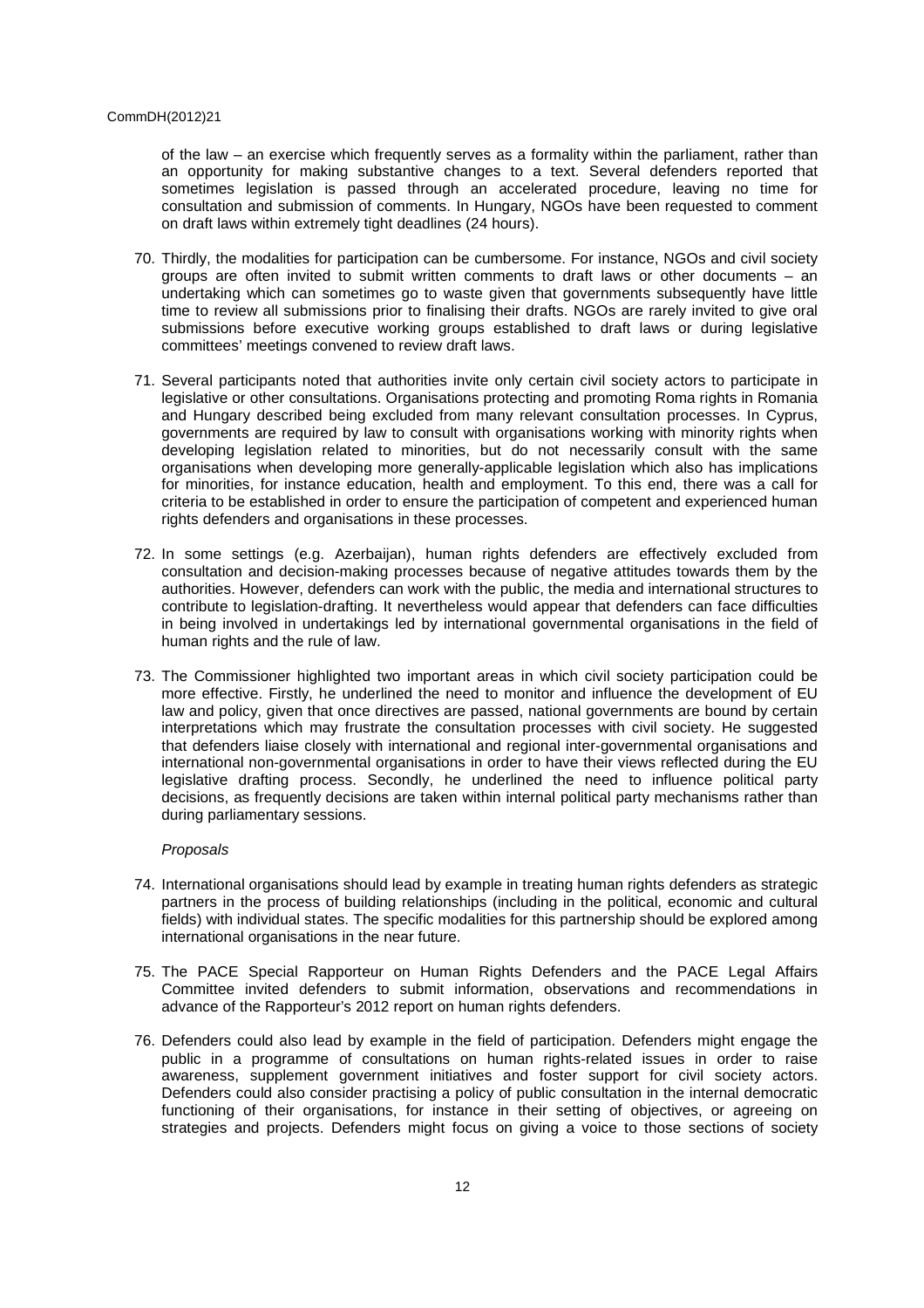which tend to be excluded from traditional consultation processes, for example to LGBT persons, Roma, youths and women.

- 77. Defenders might opt to participate in consultation and decision-making processes in which they have relevant expertise and/or interest. It would be useful to have a mechanism or interactive resource allowing for better sharing of information, expertise and good practices on the participation of human rights defenders in public consultations, legislation drafting and decisionmaking, with a view to pooling resources and optimising the impact of civil society.
- 78. Defenders were encouraged to foster links and to work with professional bodies, for instance with law associations, when drafting their recommendations, in order to enhance the quality of their submissions and proposals. The use of ECtHR case-law should be an important element in this process.
- 79. Defenders could regard participation as a continuous cycle, not limited to the presentation of a position at a meeting or the submission of comments on a law with the expectation that this will yield immediate results. Regular lobbying and advocacy are required to foster relationships with influential stakeholders capable of advancing and supporting the desired objectives. Furthermore, human rights defenders could monitor the implementation of the legislation concerned.
- 80. It was furthermore suggested that public hearings on pieces of legislation should be organised more often. Consultation mechanisms could be put in place at different levels of authorities whereby defenders would be invited to participate in a transparent manner.
- 81. Human rights defenders could seek to find a point of entry to political parties, including those which appear to be hostile to the ideas and values advocated by defenders.
- 82. In states where there is very limited space for the participation of defenders and civil society in public decision-making, international organisations might explore opportunities for increasing the participation of defenders and civil society through international structures and mechanisms.

## **Taking stock of recommendations from previous events and looking forward**

- 83. Solidarity among defenders, and between defenders and international organisations was a strong recurring theme throughout this year's Round-Table, especially from defenders at risk. National, regional and international networks of defenders can play a useful role in this respect, by providing a measure of protection – such as engaging in trial monitoring or providing legal assistance, and advancing common objectives among defenders. Certain informal actions were also proposed in order to maintain communication and foster solidarity among defenders. Participants stressed the importance of raising individual cases of human rights defenders who are facing serious threats.
- 84. Within the domestic institutional sphere, independent and effective NHRSs can be essential partners for defenders, although it was noted that the majority of bodies are a long way from fitting this profile. Defenders were encouraged to build the capacity of weak NHRSs by bridging the information deficit between institutions and citizens as well as engaging in a process of constructive criticism with NHRSs which are perceived as politically-affiliated or passive in performing their duties.
- 85. At the international level, participants requested a greater role in consultation and decision-making processes within international organisations.
- 86. In many cases, national consultation and decision-making processes were perceived by participants as 'formal paper exercises' which are mostly last-minute, rushed and lack genuine interest. Except for some notable positive examples, observations and recommendations by civil society are incorporated mostly when it is politically expedient to do so, if at all.